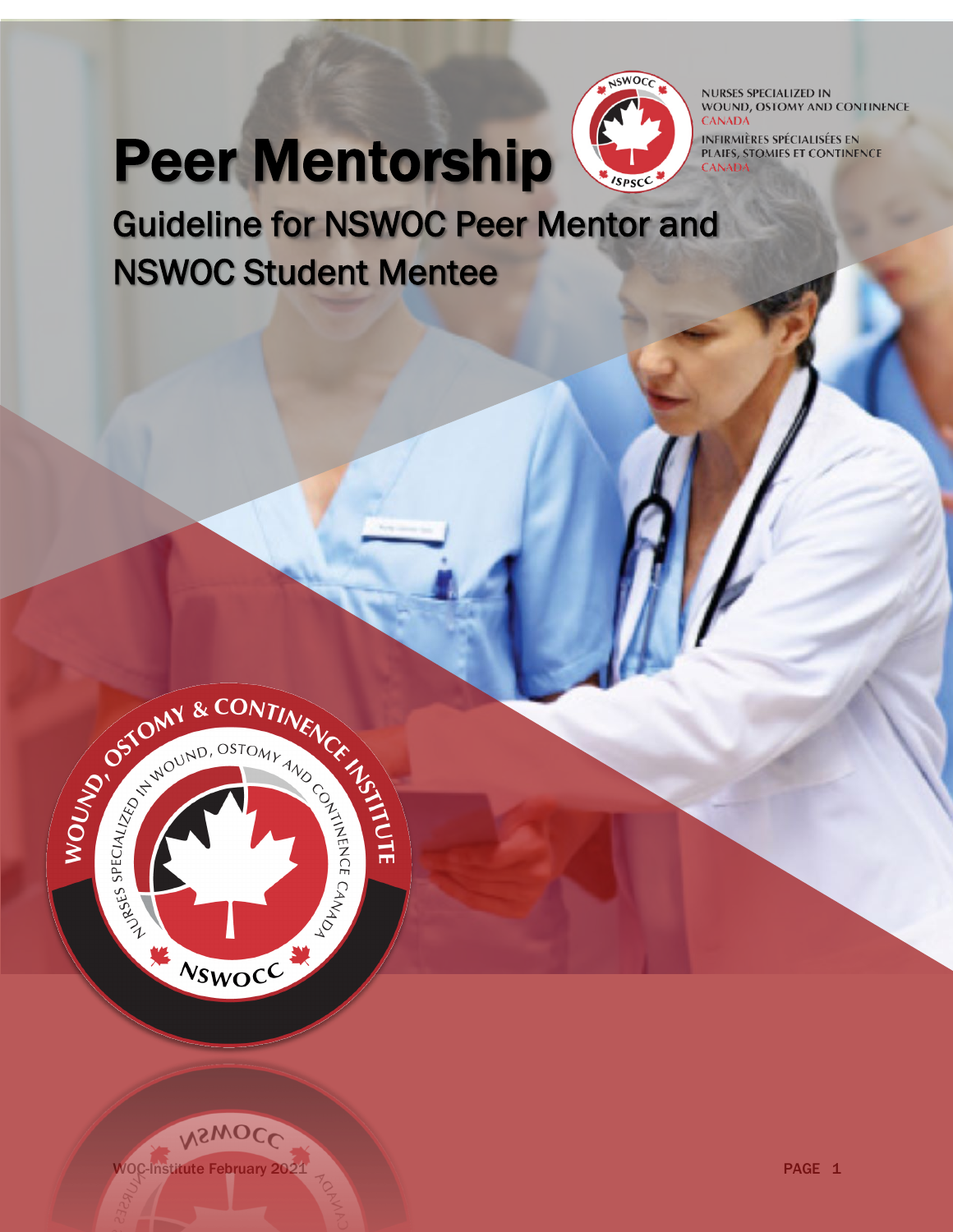## NSWOC Peer Mentor Overview

### **Overview**

Peer mentoring is a form of mentorship that takes place between an experienced NSWOC (peer mentor) and a WOC institute (the peer mentee). The goal of the program is to assist students in developing the skills they will need to be successful in the NSWOC program. Mentors form meaningful relationships with their mentees to provide support. The program aims to build confidence, encourage health lifestyles and contribute to a satisfying NSWOC program experience. The goal for this peer mentorship program is the development of professional relationships which will extend past the program. We aspire to have life long bonds develop between the mentor and the mentee, strengthening the NSWOC family.

### Program details

- Requests for a Peer Mentor are accepted throughout the program
- The WOC-Institute will put out calls for mentors and strive to match every student request with a peer mentor
- Peer mentors for the Wound, Ostomy and Continence Education Program (WOC-EP) must be preapproved by the chair of the Wound Ostomy and Continence Institute prior to starting and official mentorship with an NSWOC student mentee
- Peer mentors and mentees may, depending on geographical locations and preferences meet face-to-face, over an online platform or communicate via email/text etc.
- Mentees recognize that is not the role of the mentor to complete assignments, but rather to provide support and guidance in relation to but not limited to, critical thinking, applying knowledge to practice, APA formatting, career advice etc.
- The peer mentor/mentee relationship to a large extend will be determined by the parties involved
- The NSWOC/WOC-Institute's role will be to facilitate the introduction of the peer mentor and mentee. After the initial introduction the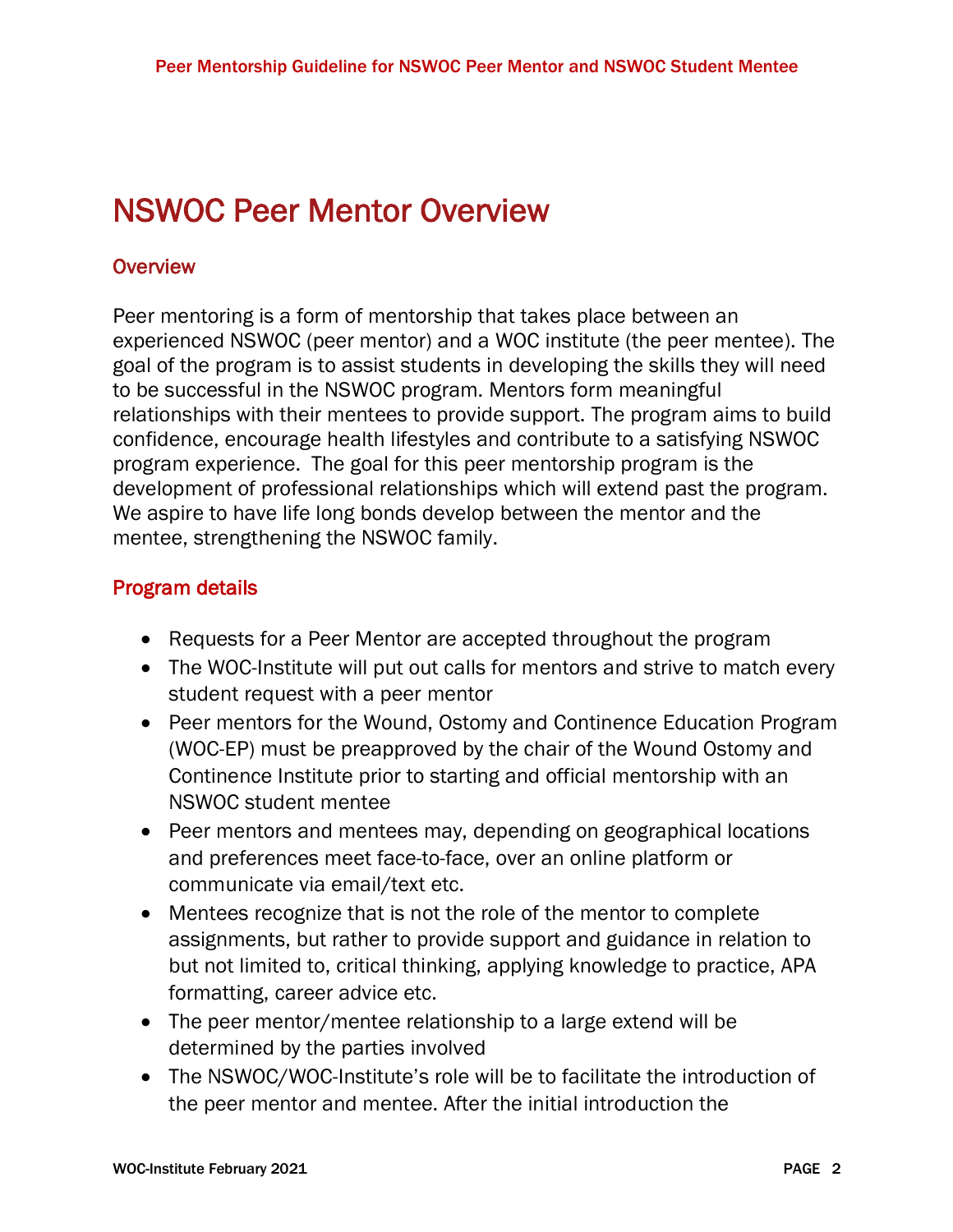NSWOC/WOC-Institute will not monitor or communicate with the parties. The NSWOC/WOC-Institute will NOT divulge any personal or academic information with the written approval of the student.

Peer mentors are always in high demand. To become an NSWOC Peer Mentor please email chair@wocinstitute.ca to express your interest.

## Mentor / Student Mentee Relationship Building

The ideal situation is one which the mentee seeks guidance from the mentor before the problem overwhelms the personnel or system resources available Requests should present a clear question, what does the mentee desire from the mentor?

- Open **communication is a key** element to productive relationships
- Mentee is responsible to ensure that they are asking the right question to the right mentor
- The mentor is responsible to ensure that they have the knowledge, skills and judgement to provide the information and that they understand the request being made

## Peer Mentor – Roles and Responsibilities:

#### Peer mentors will have the following transferable skills:

- Leadership
- Effective Communication
- Active listening
- Cultural awareness
- Facilitating problem solving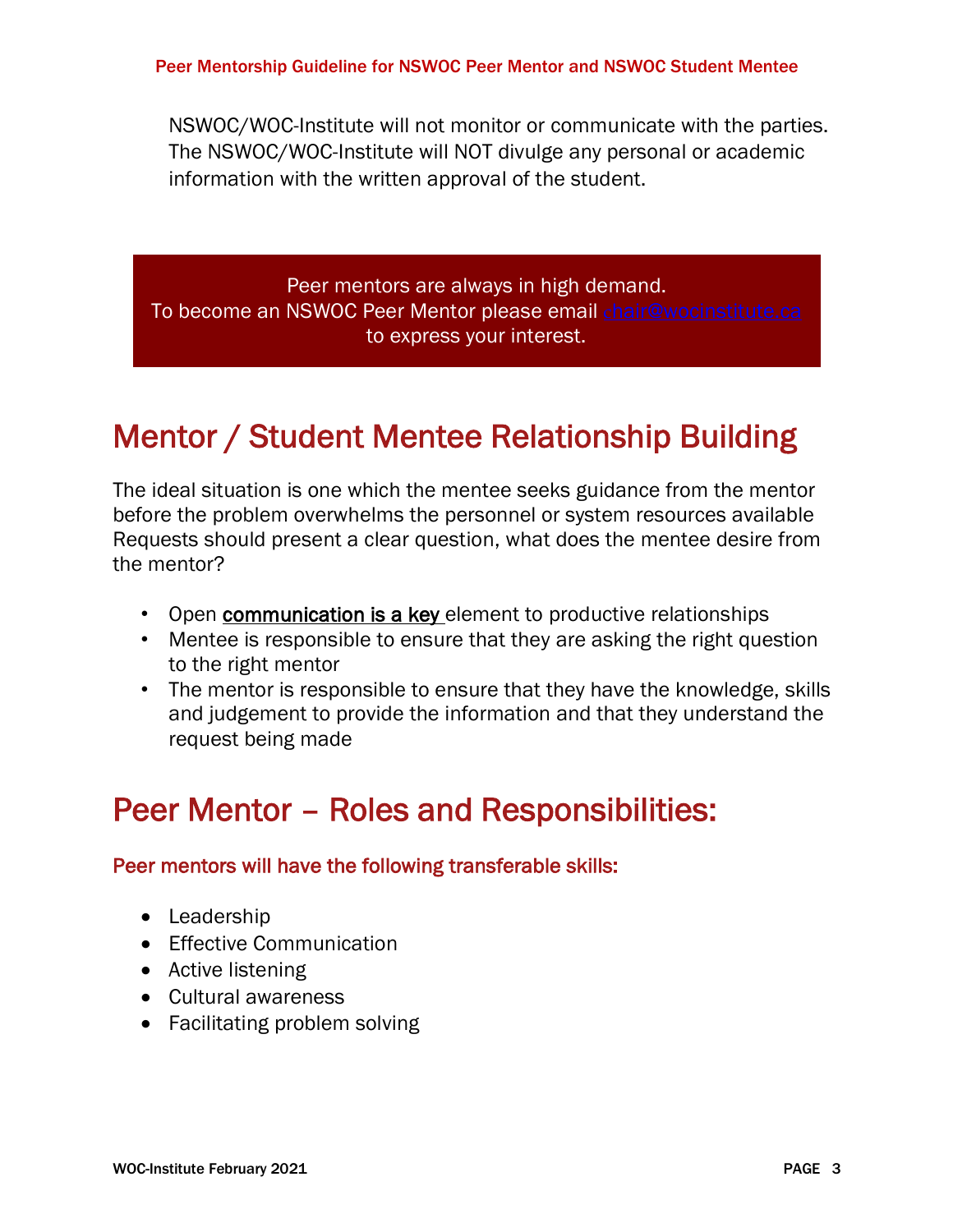#### Reviewing and providing constructive feedback on student assignments

- Aid students by reviewing and providing constructive feedback on program assignments including guidance on:
	- o APA seven formatting
	- o Reviewing assignment content for accuracy and depth
		- The peer mentor should review the assignment question prior to reviewing the student's assignment to ensure the question is being answered fully.
	- o Providing students guidance on where to find reliable sources of information
	- o Provide guidance on critical thinking and application of knowledge in clinical settings
	- o It is NOT the peer mentor's responsibility to ensure that the student obtains a passing grade. The peer mentor is to provide guidance only.
	- $\circ$  If the peer mentor is not familiar with a topic or is unsure, it is their responsibility to inform the student and suggest the student seek additional assistance from their academic advisor.

#### • Inappropriate use of the Peer Mentor:

- $\circ$   $\varnothing$  Directly editing on the student's paper
	- The goal of peer mentorship is to provide guidance however not to complete the work for the student.
	- Provide all feedback either verbally or separate from the actual document submitted by the student to avoid directly editing on the paper.
- $\circ$   $\varnothing$  Providing the student with the answers to the assignment
	- The goal of peer mentorship is to guide the student to the correct sources of information and not to just provide the student the answers
	- Ideally the peer mentor would direct the student to either the appropriate best practice recommendation, journal article or textbook section.
	- $\bullet$   $\emptyset$  Peer mentors are instructed not to provide feedback if the student is not providing their assignment draft within a week of the assignment due date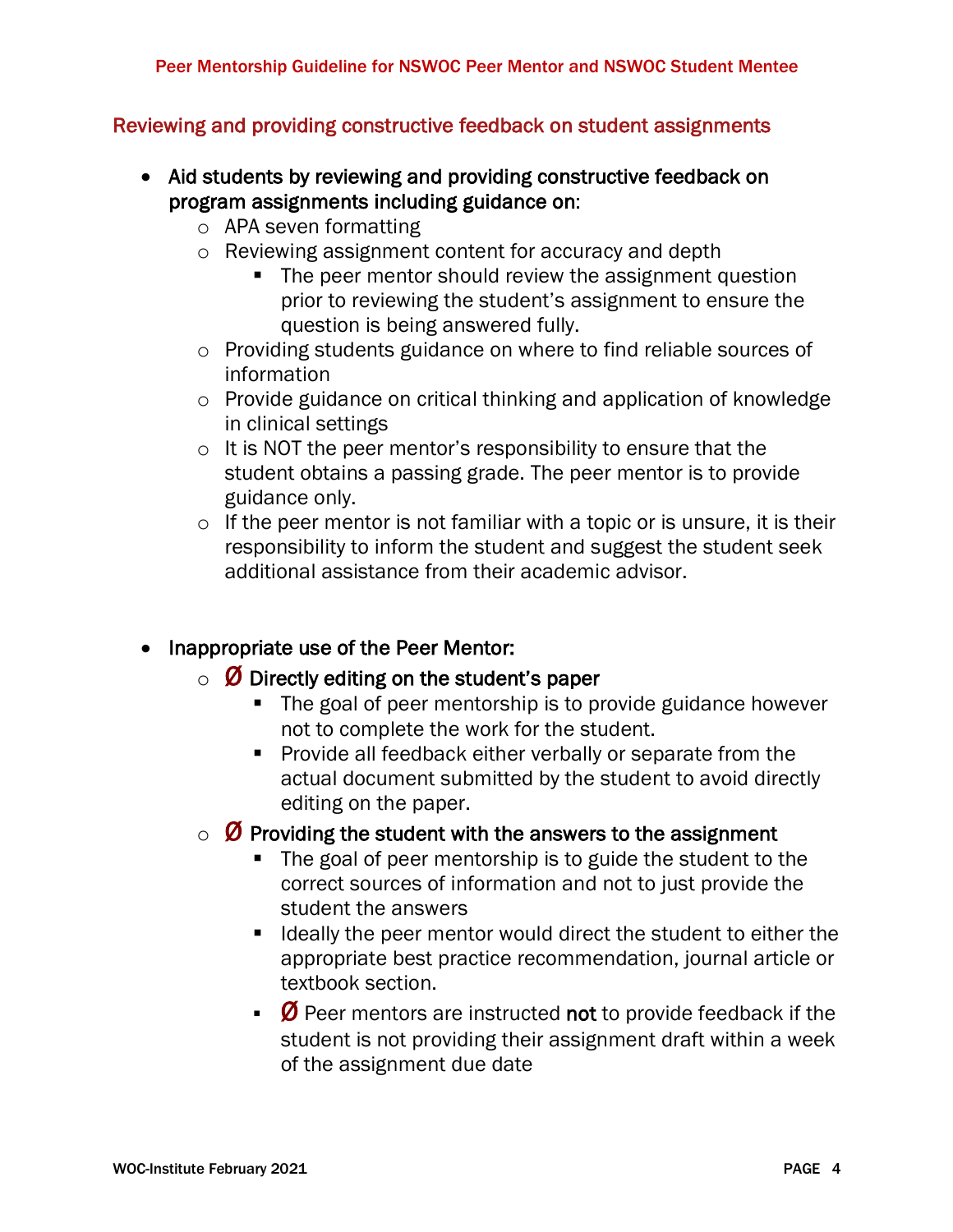$\circ$  It is the student's responsibility to research assignments and to answer questions appropriately

#### Providing Leadership

- Providing leadership and guidance as the student moves through the program and transitions into the role of a NSWOC upon graduation.
- Providing career advice

## Student Mentee – Roles and Responsibilities:

#### Ensure professional and timely communication with mentor

- Ensure your peer mentor is provided ample time to review your assignment and assignment outline.
	- $\circ$  At least 1 week in advance of the due date is required for feedback to be provided in time for the submission date
		- $\bullet$   $\emptyset$  Peer mentors are instructed not to provide feedback if the student is not providing their assignment draft within a week of the assignment due date
	- $\circ$  Provide your mentor with the assignment outline so they may compare your assignment answers to the questions that are being asked
		- It is the responsibly of the student to provide the assignment outline.
		- $\emptyset$  Peer mentors are instructed not to provide feedback if the student has not provided the assignment outline along with their assignment.
- Students are required to conduct themselves professionally during any communication with the peer mentor. This includes:
	- o Always communicating in a professional tone and manner.
	- o Ensuring timely replies to any communication your peer mentor sends you.
	- o Understanding that your peer mentor works professionally as an NSWOC and that their time must be respected.
	- o When communicating through email: